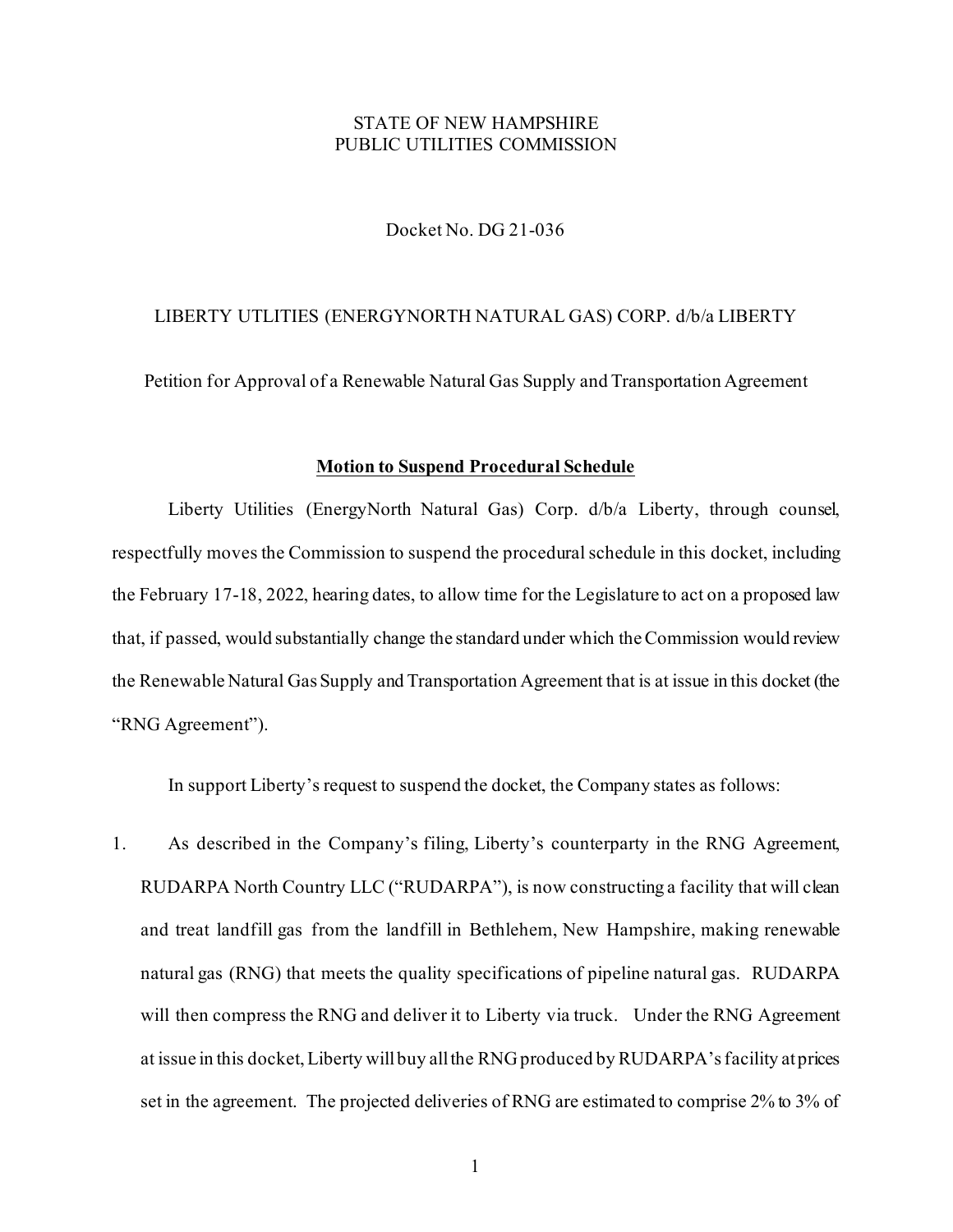Liberty's annual throughput. RUDARPA expects to begin deliveries during the summer of 2022.

- 2. The central issue in this case, as articulated in the November 12, 2021, testimonies of the Office of the Consumer Advocate, the Conservation Law Foundation, and the Department of Energy (the "Parties"), is that when the RNG contract price is higher than the market price of natural gas, it gives rise to concerns of non-participating customers subsidizing the RNG purchased by participating customers. That is, the Parties argue that the Commission is bound by least cost principles to not approve the contract because RNG is priced higher than natural gas.
- 3. Proposed legislation will substantially alter how those principles relate to RNG projects.
- 4. Prime sponsor Sen. Jeb Bradley and cosponsors Sen. Kevin Avard, Sen. David Watters, Sen. Bob Giuda, Sen. Tom Sherman, Rep. Michael Vose, Rep. Peter Somssich, and Rep. Brodie Deshaies have filed LSR 2022-2878, which is titled, "relative to renewable energy and natural gas." The bill language, which will be available around the end of the year, was drafted with the input of various stakeholders, is now in the hands of the Office of Legislative Services, and will be introduced as a Senate Bill in the coming weeks. If the bill successfully travels the usual legislative route, it will become law in about June 2022.
- 5. Liberty acknowledges the uncertainty of the legislative process, but given this bill's broad support from legislators and stakeholders, a final bill containing the core language of the draft bill has the potential to become law in 2022.
- 6. The proposed legislation will state that its purpose is to encourage gas utilities to procure RNG and to make investments in RNG infrastructure, provided that the Commission finds the utility proposals to be in the "public interest."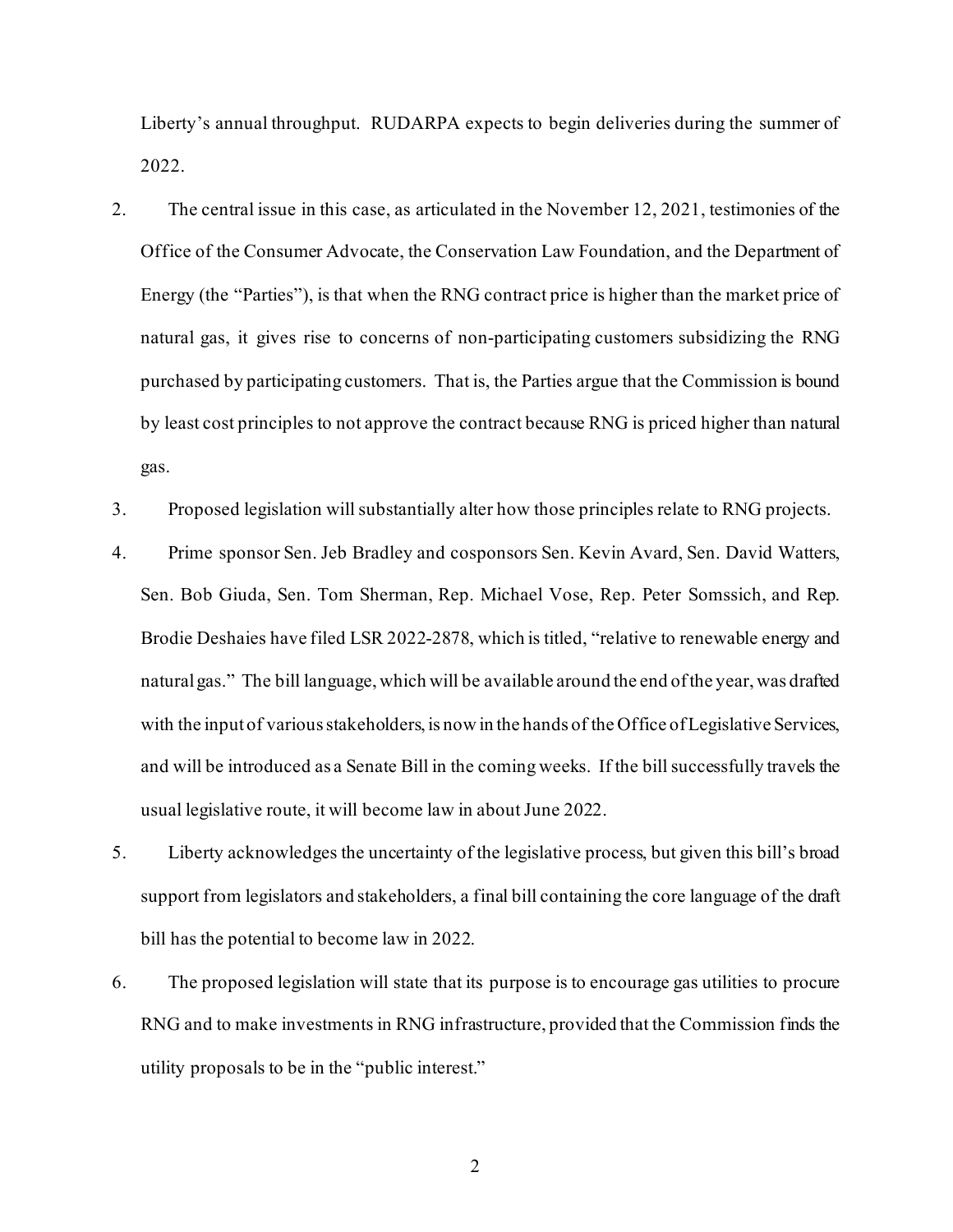- 7. The proposed legislation will define a public interest standard that will direct the Commission to consider several specific factors when presented with a gas utility's request to approve an RNG project, such as (1) consideration of the project's monetary and non-monetary benefits to customers and to the state, including the value of environmental attributes, as compared to the cost to achieve those benefits through other means; (2) whether the cost of the RNG is unreasonably higher than the cost of RNG delivered elsewhere in New England, and (3) the extent to which the project advances the objectives of the state's energy policies as stated in RSA 378:37, the 10-year energy strategy, or elsewhere, including increased customer choice and improved gas system resiliency through diversification of supply.
- 8. This new public interest standard would apply to this docket and would require a substantially different analysis than under a straightforward least cost analysis.
- 9. Rather than proceeding forward with this docket under the existing standard with knowledge that legislation may soon change how the Commission should review the RNG Agreement, Liberty asks the Commission to suspend the procedural schedule in this docket, with direction for the Company to re-activate the docket with an appropriate filing after the fate of the proposed resolution is known.
- 10. Suspension of a procedural schedule is a common occurrence, often ordered to accommodate the resolution of issues that could have an impact in the pending docket.
- 11. For example, Commission Staff requested the suspension of the procedural schedule in the Least Cost Integrated Resource Plan (LCIRP) docket for Liberty's electric affiliate to allow time for Staff to resolve the loss of key personnel: "Due to recent staff attrition, the Electric Division of the Commission currently lacks access to the engineering expertise necessary to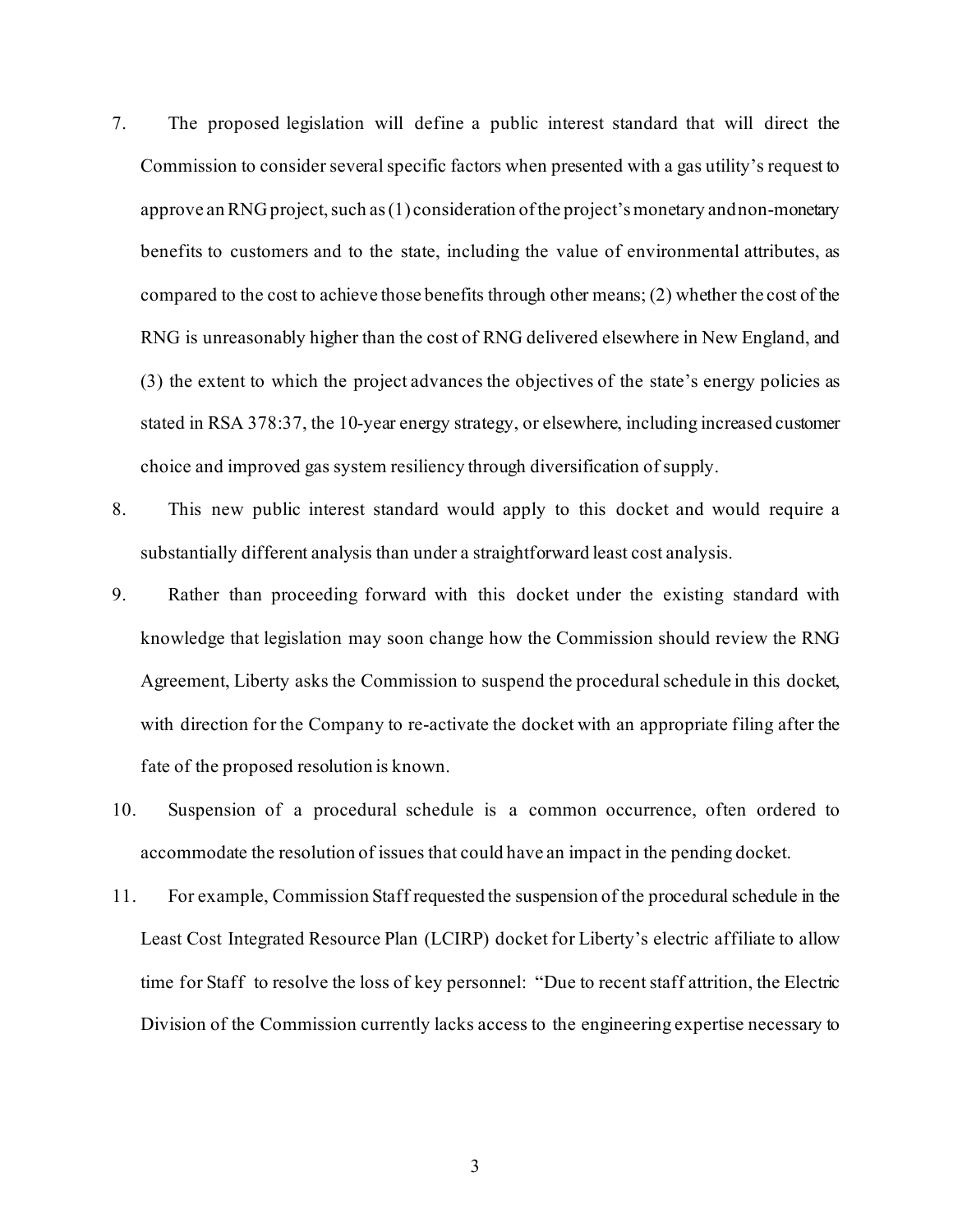thoroughly evaluate the LCIRP." June 15, 2021, letter from Commission Staff in Docket No. DE 21-004. The Commission approved the request on August 20, 2021.

- 12. Northern Utilities moved to suspend the procedural schedule in its LCIRP docket, citing the need to "to make a supplemental filing in this docket to address certain issues raised by Staff and OCA." Northern's January 8, 2020, Assented-To Motion to Allow for Supplemental Filing and Suspend Procedural Schedule in Docket No. DG 19-126, at 1. The Commission granted the request: "The Commission has suspended the procedural schedule effective immediately, which suspension shall remain in effect until it approves a new procedural schedule." January 13, 2020, Secretarial Letter.
- 13. Commission Staff and the OCA moved to suspend the procedural schedule in Eversource's 2017 Energy Service Reconciliation filing "to allow the Commission time to consider the Motion [for Confidential Treatment] and Objection, and for Staff and the OCA to determine whether additional discovery is needed." November 21, 2017, letter in Docket No. DE 17- 075; *see* OCA's November 21, 2017, objection to Eversource's motion for confidential treatment at 5. The Commission granted the request that same day: "The Commission has granted Staff and the OCA's request. Accordingly, the procedural schedule is suspended until further notice." November 21, 2017, secretarial letter.
- 14. Other examples include suspension of a procedural schedule to accommodate settlement discussions in a PSNH rate case (April 14, 2010, secretarial letter in Docket No. DE 09-035); and suspension of Liberty's LCIRP to allow for resolution of "an issue that may have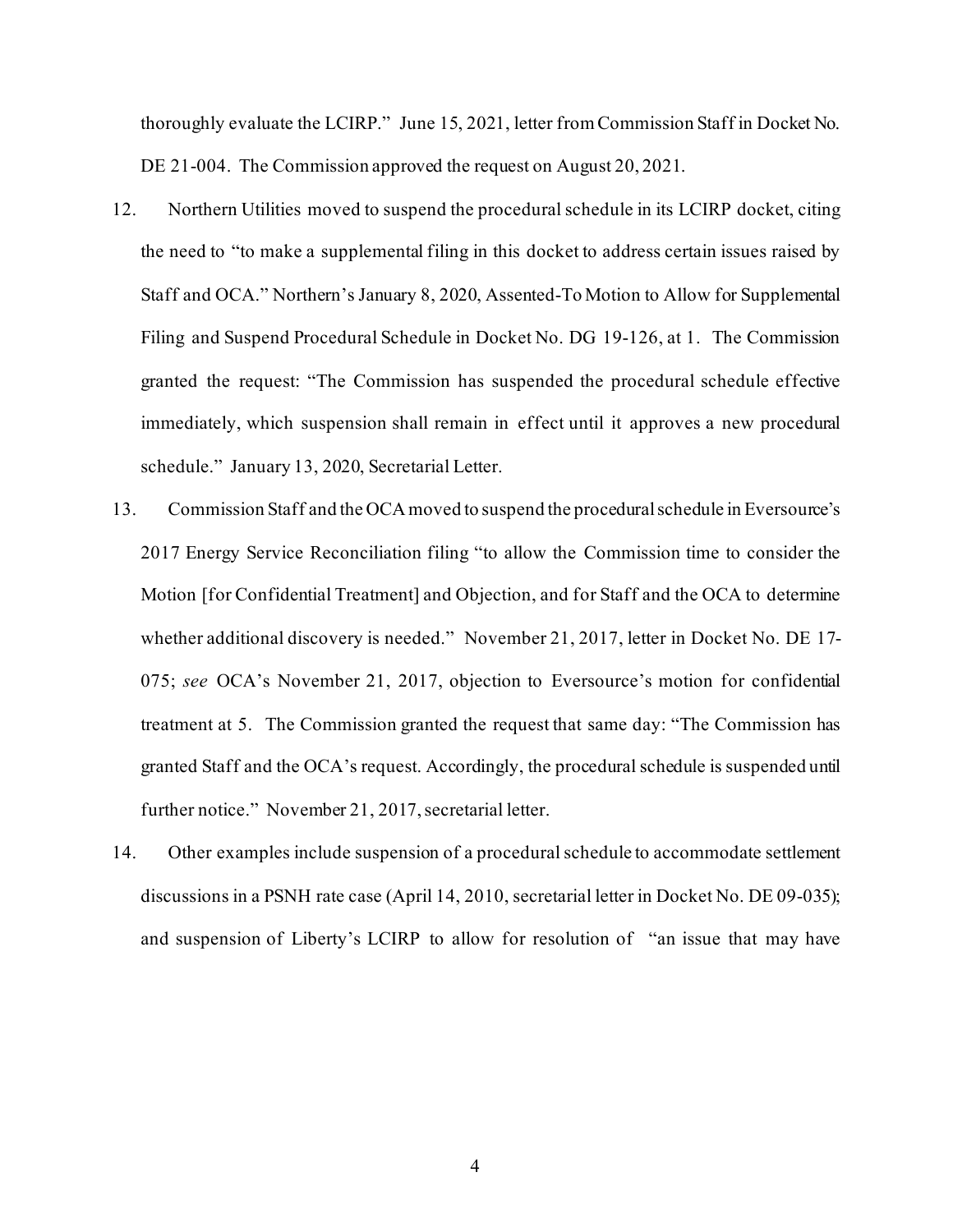significant impact on this docket,"<sup>[1](#page-4-0)</sup> (November 16, 2019, motion in Docket No. DG 17-152, and December 2, 2019, secretarial letter approving the request).

- 15. The alternative to suspending the docket -- dismissal without prejudice -- is not the best solution for the following reasons.
- 16. First, under the RNG Supply Agreement, Liberty has the obligation to "obtain[] approval from the New Hampshire Public Utilities Commission for the transactions contemplated under this Agreement." Initial filing at Bates 037. Withdrawing the petition, even under the unique circumstances described here, may run counter to Liberty's contractual duties.
- 17. Second, withdrawal and re-filing will result in several months of unnecessary delay when the time comes to re-file, especially if the bill does not become law. When re-filed, the Commission will have to issue a new order of notice and schedule another prehearing conference to kick off the new docket, which efforts would be unnecessary and cause undue delay if the bill fails. If the docket is merely suspended, however, the docket can pick up from where it stands today with a simple filing from the Company. If the legislation is successful, then the docket would resume with a more comprehensive supplemental filing to address the requirements of the new law and the Company would work with the Parties to also propose an appropriate procedural schedule to provide for review of the supplemental filing in light of the new law. In either event, there will be no burden on the Commission or the Parties to do anything while the docket remains suspended.

<span id="page-4-0"></span> $<sup>1</sup>$  This issue was later disclosed to be the negotiation of the contract with Tennessee Gas Pipeline for</sup> additional capacity on the Concord Lateral, which the Commission approved in Order No. 26,551 (Nov. 12, 2021).